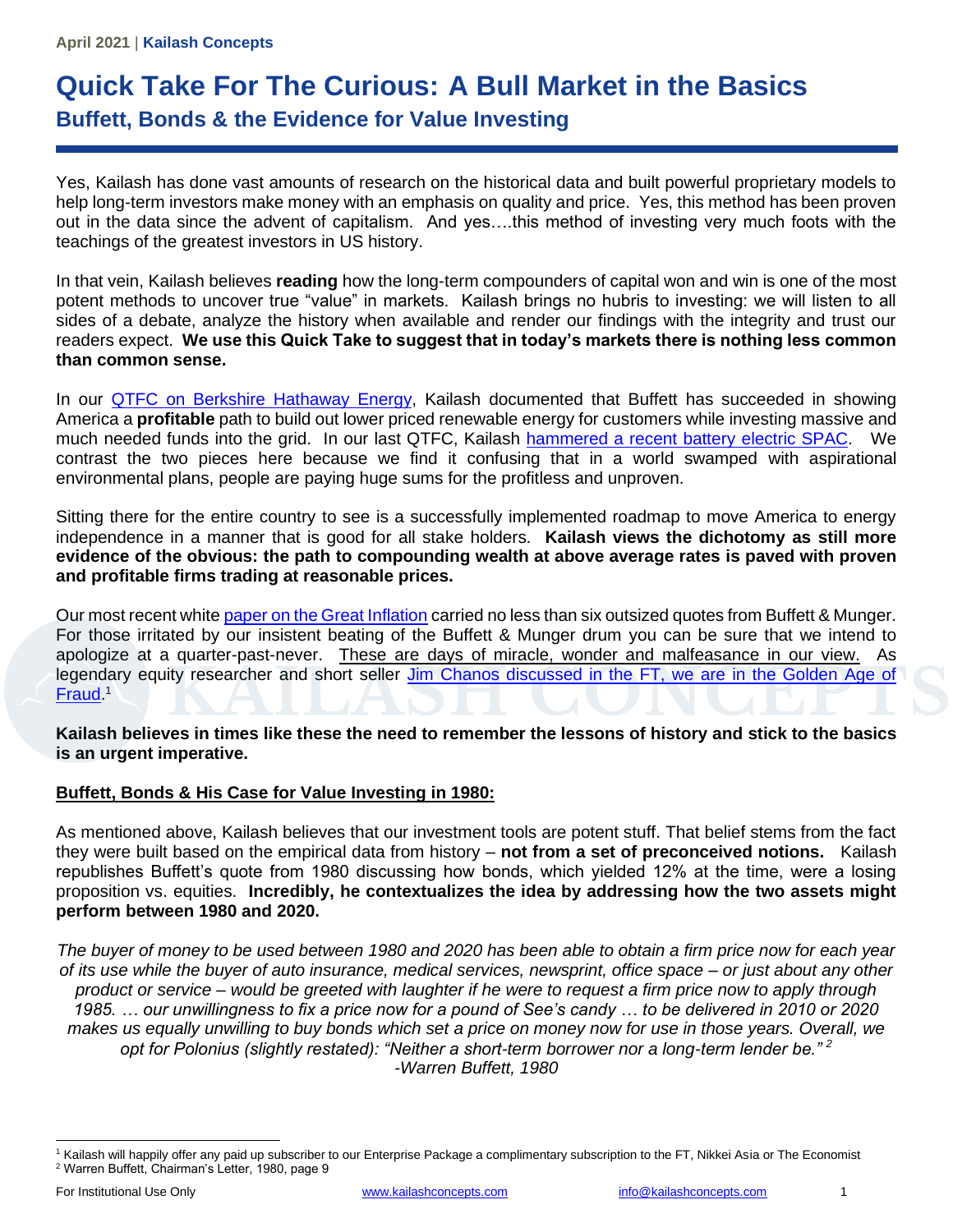## **The Results:**

So how did Mr. Buffett's "call" to avoid 12% yielding bonds and be long equities do? The chart below suggests the man who said "long equities" and "avoid bonds" in 1980 understood something few could grasp at the time. **In 1980 Warren Buffett said that by 2020 bonds were a losing proposition vs. equities and he was right.**



Source: Kailash Capital, Bloomberg; Data from 12/31/1979-3/31/2021

As documented in footnotes 2-9 in this [QTFC,](https://kailashconcepts.com/white-paper/quick-take-for-the-curious-is-warren-buffetts-berkshire-hathaway-energy-an-example-of-esg-excellence/) Buffett was absolutely pilloried in the press in 2000. We see a similar, if somewhat less caustic, behavior underway today. Kailash holds a fervent belief that the man who helms the largest private owner of American assets<sup>3</sup> will be vindicated much like he was post the 2000 bubble. **With his 60+ year track record of successfully swimming against the tide, Kailash believes watching what he does is more important today than any time in his storied career.** 

Kailash believes that there is a large swath of low quality firms priced at valuations that have **always** been the precursors to horrible future returns. We believe this is particularly true in the IT sector where the froth has eclipsed the levels seen at the peak of the internet bubble in 2000. In our paper [Income Investing: Staples & IT](https://kailashconcepts.com/white-paper/income-investing-staples-it-how-dividend-investing-may-halt-the-speculative-quest-for-quick-gains/) Kailash presented a brutal chart showing that over a trillion dollars of IT stocks were losing money and published a list of all the IT stocks trading over 100x earnings. **These stocks strike us as an uncommonly good way to skip a trip to the casino but an uncommonly poor way to handle your savings.** 

**The good news for long-term investors looking to compound capital at above average rates is that the application of common sense has rarely been more important than it is today. The history books are unambiguous: buying high quality cash-generating businesses at fair to low prices is a terrific way to compound wealth.** 

This is what Kailash specializes in. Our newsletters and investment tools are committed to helping people interested in compounding capital using the most time-tested method we know of. Good companies, good managements and good businesses purchased at reasonable prices. You can find them on our [website](https://kailashconcepts.com/research/#tools) or by

<sup>3</sup> Warren Buffett, Chairman's Letter, 2020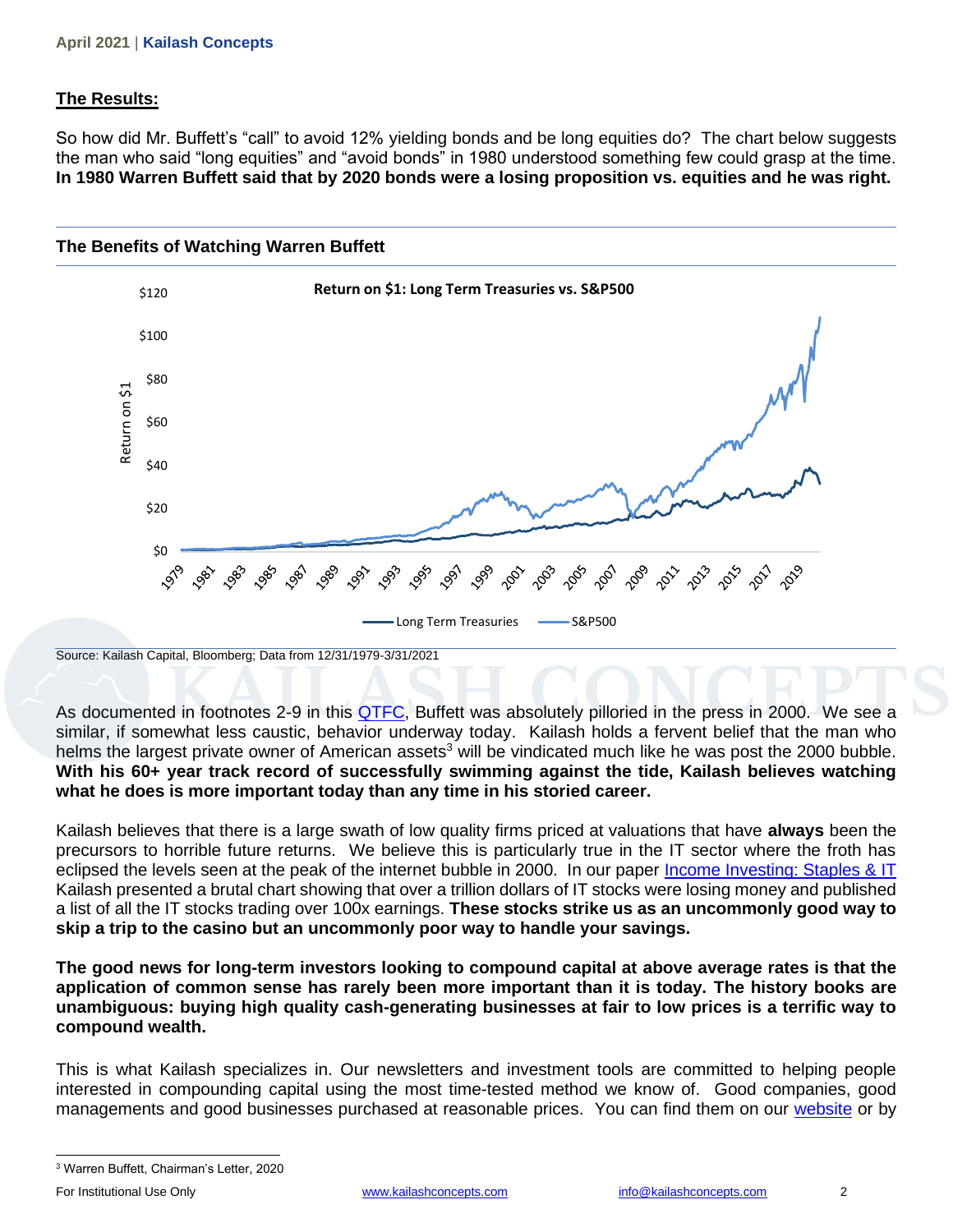#### **April 2021** | **Kailash Concepts**

contacting us [here.](https://kailashconcepts.com/contact-us/) To learn about and gain access to our powerful tools built using research proven out in practice and academia please:

- Click [here](https://kailashconcepts.com/white-paper/introducing-the-kailash-large-cap-rankings-tool/) for our paper explaining our Stock Ranking Tools
- Click [here](https://kailashconcepts.com/white-paper/identifying-accounting-and-earnings-manipulators-fundamental-informations-role-in-locating-earnings-manipulation/) for our research explaining how to identify firms engaged in earnings management
- Click [here](https://kailashconcepts.com/monthly-research/?category=bespoke) for a list of earnings manipulation firms identified by our earnings management tool
- Click [here](https://kailashconcepts.com/white-paper/proper-peers-a-process-driven-approach-to-selecting-comps/) for our research explaining how to identify the best peers to compare stocks you might have an interest in researching and investing in
- Click [here](https://kailashconcepts.com/white-paper/the-collapse-of-common-sense-the-great-beta-breakdown/) for our research on how to think about Beta and the risk of individual securities and indexes
- Click [here](https://kailashconcepts.com/white-paper/firms-without-revenues-scratch-tickets-of-the-investment-world-a-regressive-tax-on-index-funds/) for our research on some of the pitfalls faced by investors in index funds

For those of you unfamiliar with Kailash, we believe our organization provides cutting edge, thought-driven, investment analysis tools at prices others simply cannot match. Our research staff has been together for over a decade and has well over 100 years of experience. The team includes proven veterans in the investment management business and one of the most prominent academics in the field of behavioral finance. Our services bring the best of breed quantamental tools and themes to your doorstep.